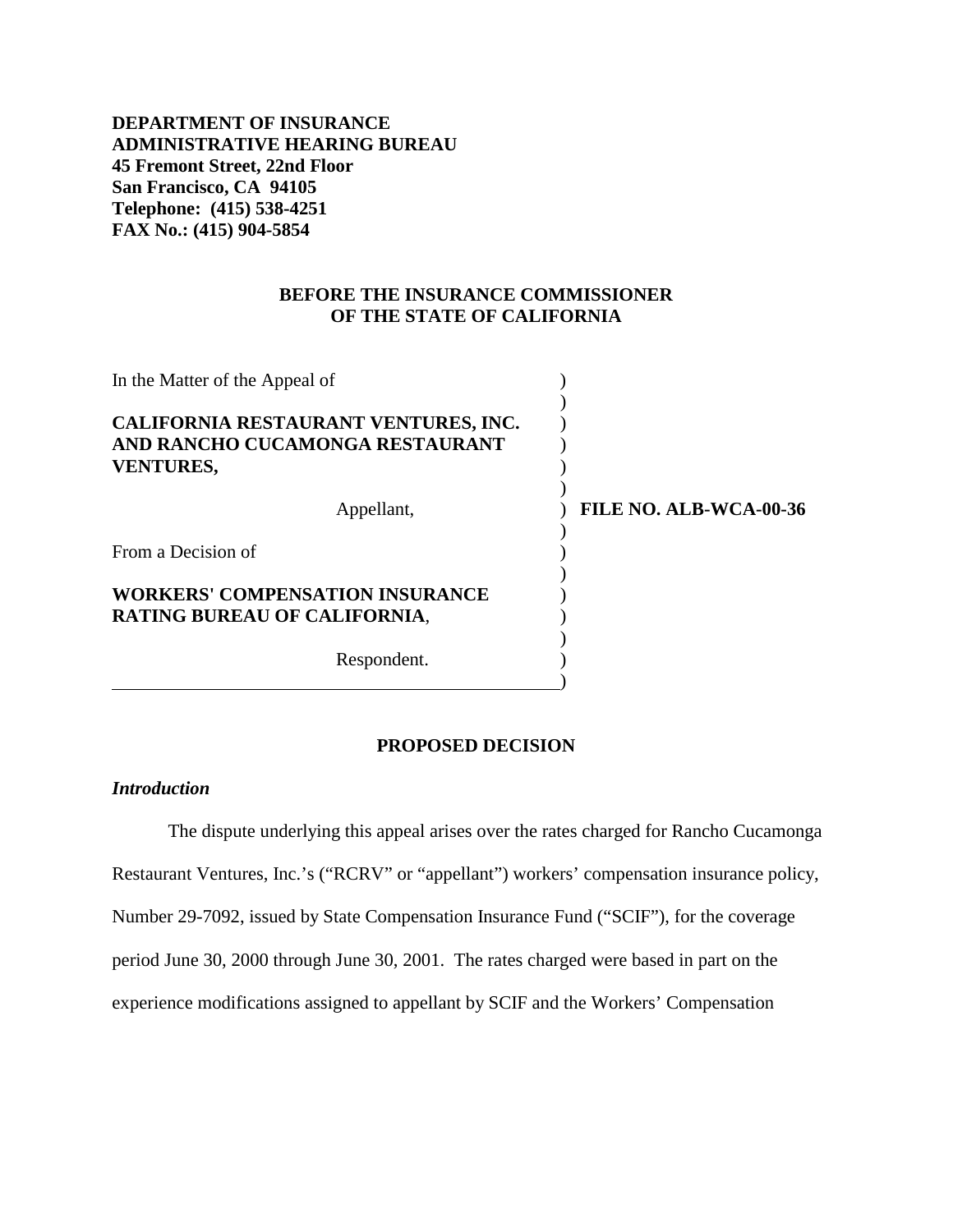approved by the Insurance Commissioner of the State of California. (Plan, Part I, Section II, paragraph 4.) These regulations have a binding effect equal to the force of legislative enactments. (*Agricultural Labor Relations Bd*. v. *Superior Court* (1976) 6 Cal.3d 392, 401.)

#### *Appellant's Arguments*

Appellant advances the following arguments in support of its contention that RCRV and CRV should be considered separate risks for the purposes of experience rating and given their own, rather than combined, experience modification rates.

#### 1. The Regulations Conflict With Corporate Law ("Piercing the Corporate Veil")

Appellant's assertion that the Rating Plan's combination of entities rule conflicts with corporate law because it "pierces the corporate veil" is unsupported. Appellant confuses two areas of law, corporations and insurance regulation. The application of insurance regulatory laws here does not cause a conflict with corporate law. Appellant makes a blanket assertion that the two areas of law conflict because appellant believes that they do. However, appellant failed to provide any evidence to support this assertion.

In determining appellant's experience modification, the Rating Bureau properly applied the Rating Plan rules to RCRV and CRV as corporations. Both are legal entities separate from their stockholders and under the control of the shareholders owning the majority of the stock. Except in cases involving employer subterfuge to evade the workers' compensation laws, the Rating Bureau, in administering the Rating Plan's combination of entities rule, has no discretion to consider the motives of a corporation's promoters for forming a corporation. To hold otherwise would contravene the express mandate of the Rating Plan rules. The Rating Bureau and the Insurance Commissioner, acting in a quasi-judicial capacity, are bound by the clear terms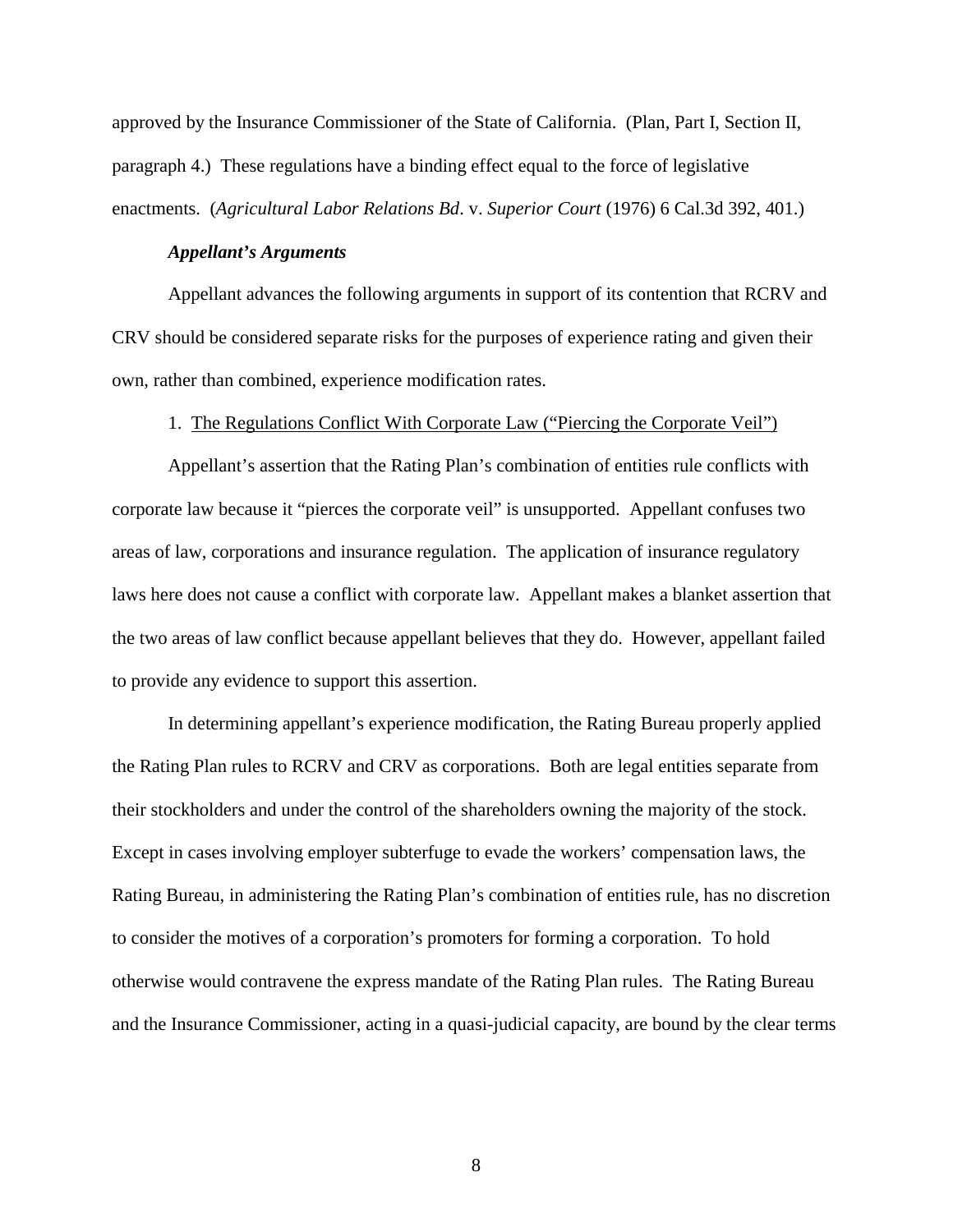of the Rating Plan and may not add to or alter those terms to accomplish a purpose that does not appear on the face of the regulation.

The fact that RCRV and CRV are corporations is immaterial to their ownership for rating purposes. The Rating Bureau is required to determine the individual owners of both corporations in order to determine who the majority owners are under the rules of the Rating Plan. The Rating Plan requires that "*separate entities shall be combined for experience rating purposes when the same person or persons own a majority interest in each of the entities*." (Plan, Section IV, Rule 2.) (Emphasis added.) Here, based on the stock certificates that Mr. Davidson supplied to the Rating Bureau (Findings, pp. 4-5), the Rating Bureau determined that RCRV and CRV shared in excess of fifty percent or "majority" ownership, and appellant admits this ownership (Findings, pp. 4-6).

Regulatory law requires the Rating Bureau to look behind the corporate veil to determine who the individual "<u>person or persons</u>" are that hold stock, so that the Rating Bureau can determine whether majority common ownership exists. "Looking behind the corporate veil" for this purpose is not the same as "piercing the corporate veil."

In the case of *Diamondback Enterprises, Inc.* v. *The Workers' Compensation Insurance Rating Bureau of California,* (1991), AHB-WCA File No. SF 6960-R-82, the appellant alleged that the Rating Bureau "pierced appellant's corporate veil" when the Rating Bureau combined appellant's losses with those of its subsidiary for the purpose of determining majority common ownership under the Rating Plan's combination of entities rule. As in this case, the owners of the combined corporations in *Diamondback* shared in excess of fifty percent ownership of both corporations.

9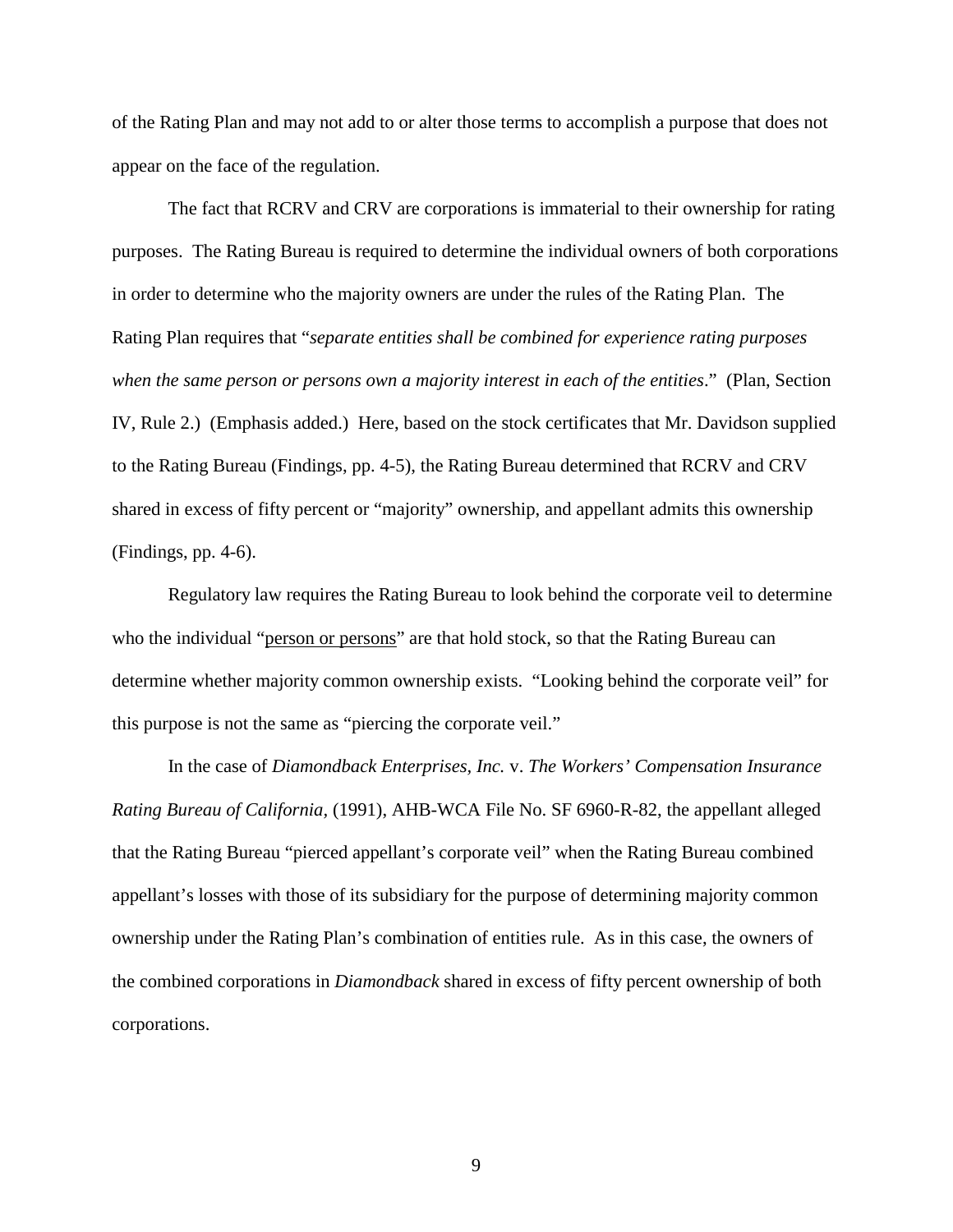The Insurance Commissioner in *Diamondback* held that the Rating Bureau must look behind the corporate veil to determine who is actually running the entity, holding that it is the " . . . people, not the corporate entities [who] make the decisions." (*Diamondback, supra*, at p. 2.) Furthermore, the Commissioner stated:

. . . the complete system of workers' compensation encompasses more than a system for delivery of benefits to injured workers. A basic tenet of the workers' compensation law is to make employers responsible for the injuries to the workers, without regard to fault. Work injuries are to be considered a part of the cost of doing business, just as repairing broken machinery would be. Further, a responsibility is placed on employers to maintain a safe work environment. (*Id.* at p.2.)

Insured employers are expected to sustain some losses under their workers' compensation policies. The California Experience Rating Plan ('Plan'), Title 10, California Code of Regulations Section 2353, furthers the basic principles of the workers' compensation system by (1) rewarding employers whose losses are less than expected, and (2) exacting additional premium from those employers whose losses are greater than would be expected. The problem sometimes is; who is the employer responsible for these losses? (*Id.* at p. 3.)

The use of the term "piercing the corporate veil" in the *Diamondback* case is somewhat of a misnomer. The application of the combination of entities rule to determine majority ownership for regulatory purposes is not a genuine piercing of the corporate veil as that term is generally used but instead, the *Diamondback* case authorizes the Rating Bureau to "look behind" or "look through" the corporate veil for determination of ownership purposes. (*Id,* pp. 2-3.)

individual or entity liable for wrongdoing where the individual or entity so controls the California law has long recognized that the corporate veil will be pierced to hold an corporation's affairs that the corporation is merely an instrumentality, agency, conduit or adjunct of the individual or entity behind the veil, such that the two become a "single enterprise," or